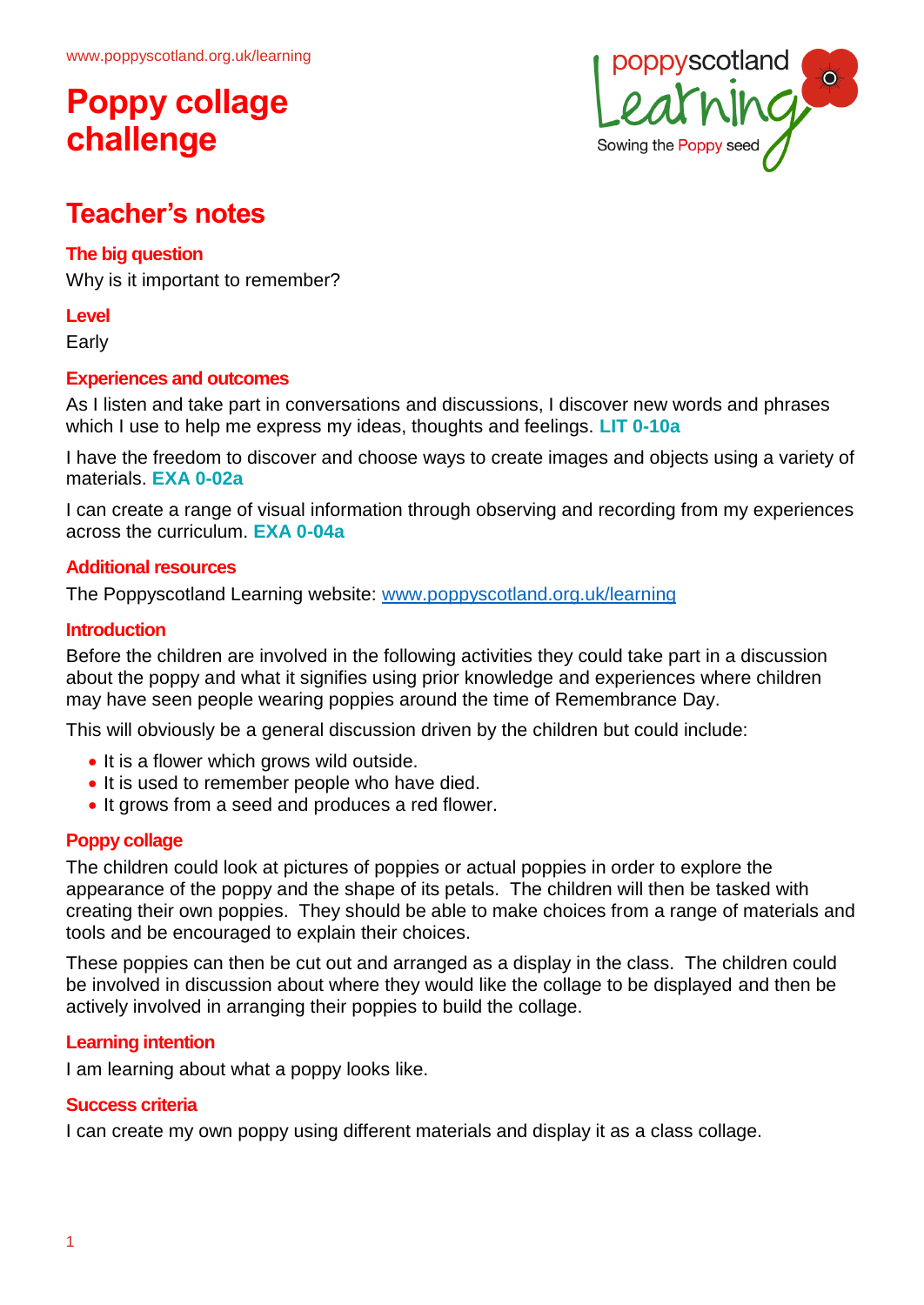# **Poppy collage challenge**



## **What progress have I made today?**

Which box have you achieved today?

### **Early level**

I can talk clearly about the poppy and talk about the different places it can be seen.

Some points I said were…

#### **1 st level**

I can contribute to class discussion and share ideas about a poppy display.

Some points I said were…

### **2 nd level**

I can use different resources to help me communicate my ideas about the poppy.

Some resources I used were…

These told us about poppies because…